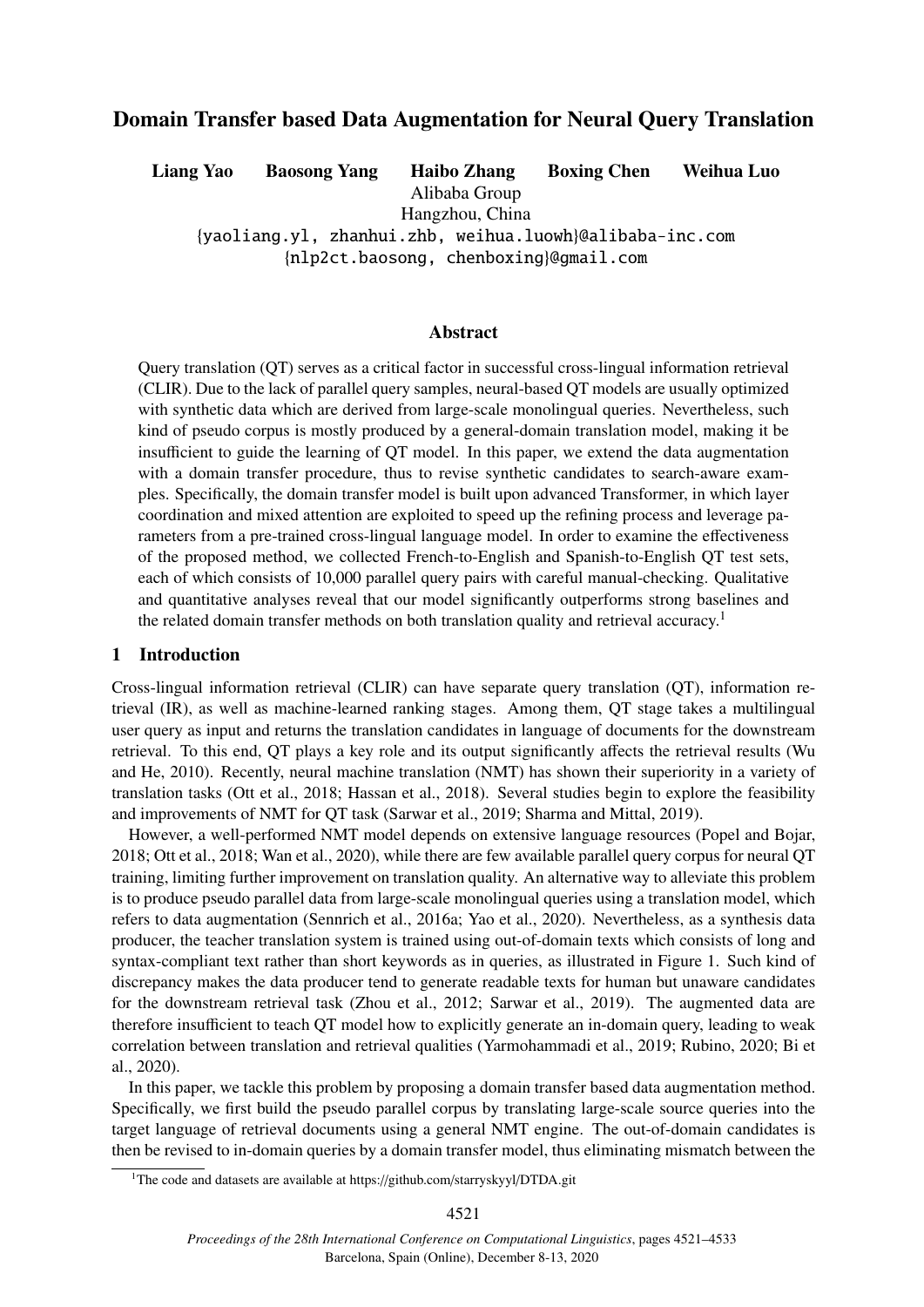Search query:

basket femme Women's sneaker

Out-of-domain text:

Les sports les plus populaires sont le football, le basket et l'athlétisme. The most popular games are football, **basketball** and athletics.

Figure 1: An example to illustrate differences between query and general texts. Considering the text style, the out-of-domain text used to train the teacher translation system is relatively long with complete sentence constituents and syntax, while search query is a short and irregular one. For semantic meaning, the word "basket" is translated into "basketball" in out-of-domain scenario, but "sneakers" in a real-world E-Commerce search engine.

training and inference of QT model. To the best of our knowledge, this is the first study that extend data augmentation with an additional refinement procedure. Moreover, we introduce a novel domain transfer architecture based on a pre-trained cross-lingual language model – Bert (Devlin et al., 2019). Contrast to common refining model that contains two encoders for synthetic sentence pairs and a decoder for generation (Correia and Martins, 2019), our model unifies these components via coordinating and mixing self- and cross-attention layers, resulting in faster processing speed and more adequate architecture to conform to the pre-trained language model. The refinement procedure is fine-tuned by a semi-supervised strategy, which leverages a large amount of monolingual queries and a small number of bilingual query samples that manually generated by human translators.

Researchers may concern about why we employ the forward-translation rather than the backward ones for data augmentation. In a real-world search engine, users with different native languages usually have diverse preferences, resulting in distinct distributions of queries. Deriving data from user queries in target languages leads to potential biases on fields and categories in terms of the search in source language. Besides, noises such as misspelling are common phenomena in queries. Serving these queries as the target training sentence forces QT model to generate worse translations. From this perspective, the domain transfer model to some extent offers the ability on spelling correction. Our extensive analyses can support these hypotheses by showing the superiority of forward data augmentation on QT.

In order to evaluate the effectiveness of the proposed model, we propose French-to-English and Spanish-to-English QT benchmarks, which contains 10,000 manually checked query pairs extracted from real-world E-Commerce website. Experimental results demonstrate that the proposed approach yields better translation and retrieval qualities over the strong Transformer baseline (Vaswani et al., 2017), and related methods that exploited data augmentation (Sennrich et al., 2016a) or domain transfer (Correia and Martins, 2019). In addition, we further conduct experiments on two widely used domain adaptation translation tasks. Results reveal universal-effectiveness of our method by showing consistently improvements on translation performance. Qualitative analyses confirm that the domain transfer model can exactly handle the incorrect and domain-biased cases in pseudo corpus, thus guiding the QT model to learn search-aware translations at the training time.

### 2 Preliminary

### 2.1 Neural Machine Translation

NMT uses a single, large neural network to build translation model, aiming to maximize the conditional distribution of sentence pairs using parallel corpus (Sutskever et al., 2017; Bahdanau et al., 2015; Gehring et al., 2017). Formally, the learning objective is to minimize the following loss function over the training corpus  $\mathcal{D} = \{ (\mathbf{x}^n, \mathbf{y}^n) \}_{n=1}^N$ , with the size being N:

$$
\mathcal{L} = \mathbb{E}_{(\mathbf{x}^n, \mathbf{y}^n) \sim \mathcal{D}}[-\log \mathbf{P}(\mathbf{y}^n | \mathbf{x}^n; \theta)],\tag{1}
$$

where  $\mathbf{x}^n$  and  $\mathbf{y}^n$  indicate the source and target sides of the *n*-th example in training data.  $\theta$  denotes the trainable parameters of NMT model. As an advanced NMT model. Transformer (Vaswani et al. 2017) trainable parameters of NMT model. As an advanced NMT model, Transformer (Vaswani et al., 2017)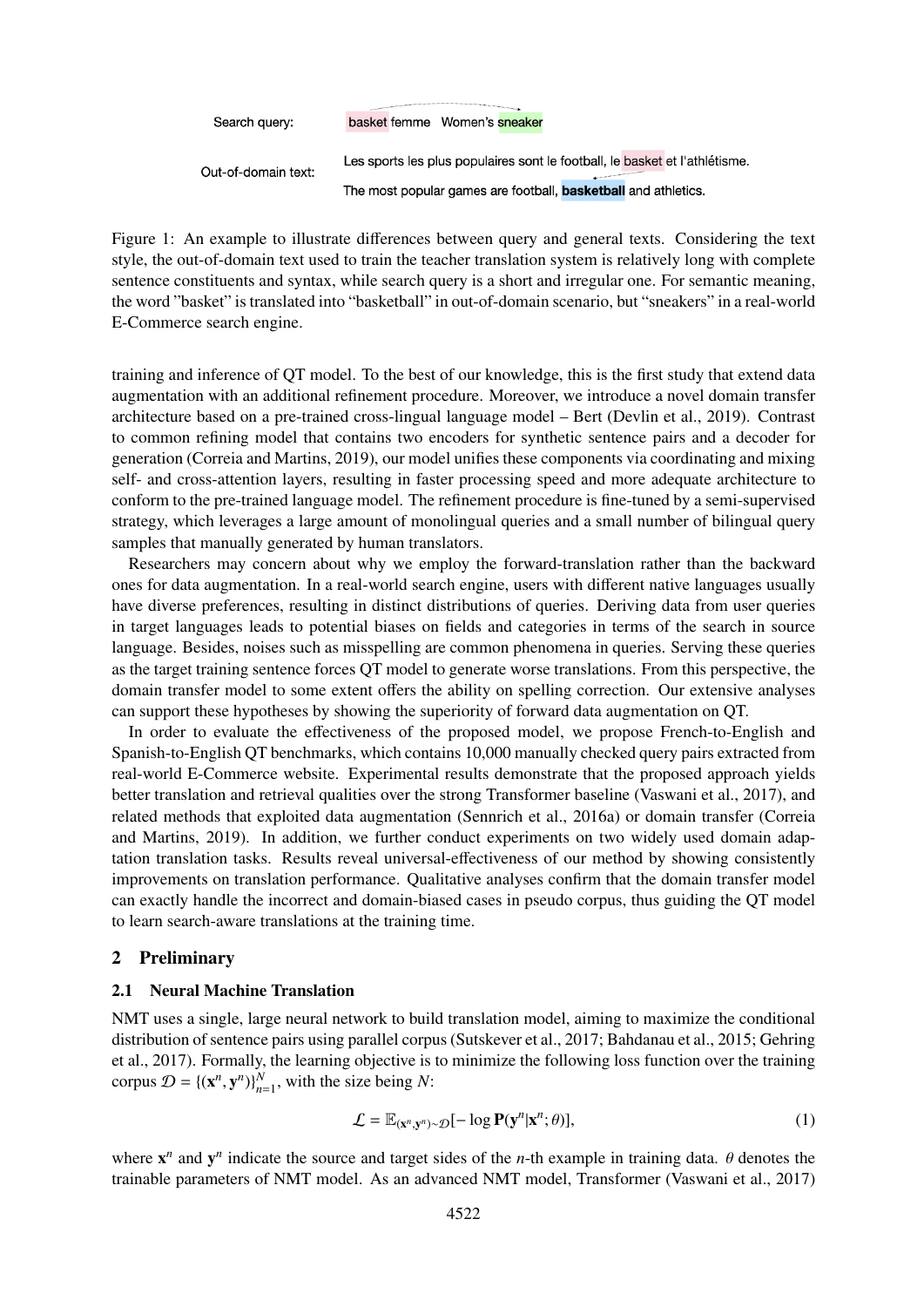builds an encoder-decoder framework merely using self-attention networks (Lin et al., 2017; Vaswani et al., 2017) and cross-attention networks (Bahdanau et al., 2015; Luong et al., 2015). The encoder is composed of a stack of *N* identical layers, each of which has two sub-layers. The first sub-layer is a self-attention network, and the second one is a position-wise fully connected feed-forward network. A residual connection (He et al., 2016) is employed around each of two sub-layers, followed by layer normalization (Ba et al., 2016). Formally, the output of the first sub-layer  $\mathbb{C}_e^n$  and the second sub-layer  $H^n_e$  are sequentially calculated as:

$$
\mathbf{C}_{e}^{n} = \mathbf{L} \mathbf{N} (\mathbf{A} \mathbf{T} (\mathbf{H}_{e}^{n-1}, \mathbf{H}_{e}^{n-1}) + \mathbf{H}_{e}^{n-1}),
$$
\n(2)

$$
\mathbf{H}_{e}^{n} = \mathbf{L}_{N}(\text{FFN}(\mathbf{C}_{e}^{n}) + \mathbf{C}_{e}^{n}), \qquad (3)
$$

where  $Arr(\cdot)$ , Ln( $\cdot$ ), and  $F_{FN}(\cdot)$  are respectively self-attention mechanism, layer normalization, and feedforward network with ReLU activation in between.

The decoder is also composed of a stack of *N* identical layers. In addition to two sub-layers in each decoder layer, the decoder inserts a third sub-layer  $\mathbf{D}_d^n$  between self-attention and feed-forward layers to perform cross-attention over the output of the encoder  $\mathbf{H}_{e}^{N}$ :

$$
\mathbf{D}_d^n = \mathbf{L}\mathbf{N}(\mathbf{A}\mathbf{r}\mathbf{r}(\mathbf{C}_d^n, \mathbf{H}_e^N) + \mathbf{C}_d^n). \tag{4}
$$

Here,  $\text{Arr}(\mathbf{C}_d^n, \mathbf{H}_e^N)$  denotes attending the top encoder layer  $\mathbf{H}_e^N$  with  $\mathbf{C}_d^n$  as the output of self-attention layer in decoder. The top layer of the decoder  $\mathbf{H}^N$  is used to generate the final layer in decoder. The top layer of the decoder  $\mathbf{H}_{d}^{N}$  is used to generate the final output sequence.

#### 2.2 Related Work

**Query Translation** Query translation has attracted increasing attention since its translation quality significantly affects the retrieval results (Wu and He, 2010). Existing studies mainly focus on traditional translation models, e.g. bilingual dictionaries or statistical machine translation systems (Koehn, 2009; Och and Ney, 2002; Gao et al., 2001). Among them, Clinchant and Renders (2007) adapt the initial dictionary to a query-specific dictionary with pseudo relevance feedback methods. Nikoulina et al. (2012) propose to finetune the general translation model using a set of parallel queries. As NMT has shown superiorities in a variety of translation tasks, Sarwar et al. (2019) propose a multi-task learning approach to train a neural-based query translation model with a relevance-based auxiliary task. However, both of these approaches require either expensive language resources or a large amount of parallel data, which are generally inconsistent with the domain of the queries. The lack of parallel query corpus restricts further improvement on translation quality.

Data Augmentation Such kind of low-resource translation task has became an open problem in NMT community. Several data augmentation methods which generate the synthetic parallel corpus D*<sup>O</sup>* are introduced to alleviate this problem:

$$
\mathcal{L} = \mathbb{E}_{(\mathbf{x}^n, \mathbf{y}^n) \sim (\mathcal{D} + \mathcal{D}_O)}[-\log \mathbf{P}(\mathbf{y}^n | \mathbf{x}^n; \theta)].
$$
\n(5)

Sennrich et al. (2016a) propose an effective approach to augment the parallel training data with backtranslations of target-side sentences, while Zhang and Zong (2016) assign a self-learning algorithm to make full use of source-side monolingual data and generate the synthetic parallel corpus to enlarge the bilingual training data. Park et al. (2017) use synthetic corpus generated from both sides monolingual sentences as an efficient alternative to real parallel data. Nevertheless, both the translation models used to generate synthesis data are trained utilizing out-of-domain corpus which is composed of long and fluent texts other than short keywords as in queries. This discrepancy makes the synthetic parallel data readable for human but unsuitable for the downstream retrieval task (Zhou et al., 2012; Sarwar et al., 2019). To this end, we attempt to alleviate this problem by exploiting a domain transfer model to refine out-of-domain data to in-domain queries.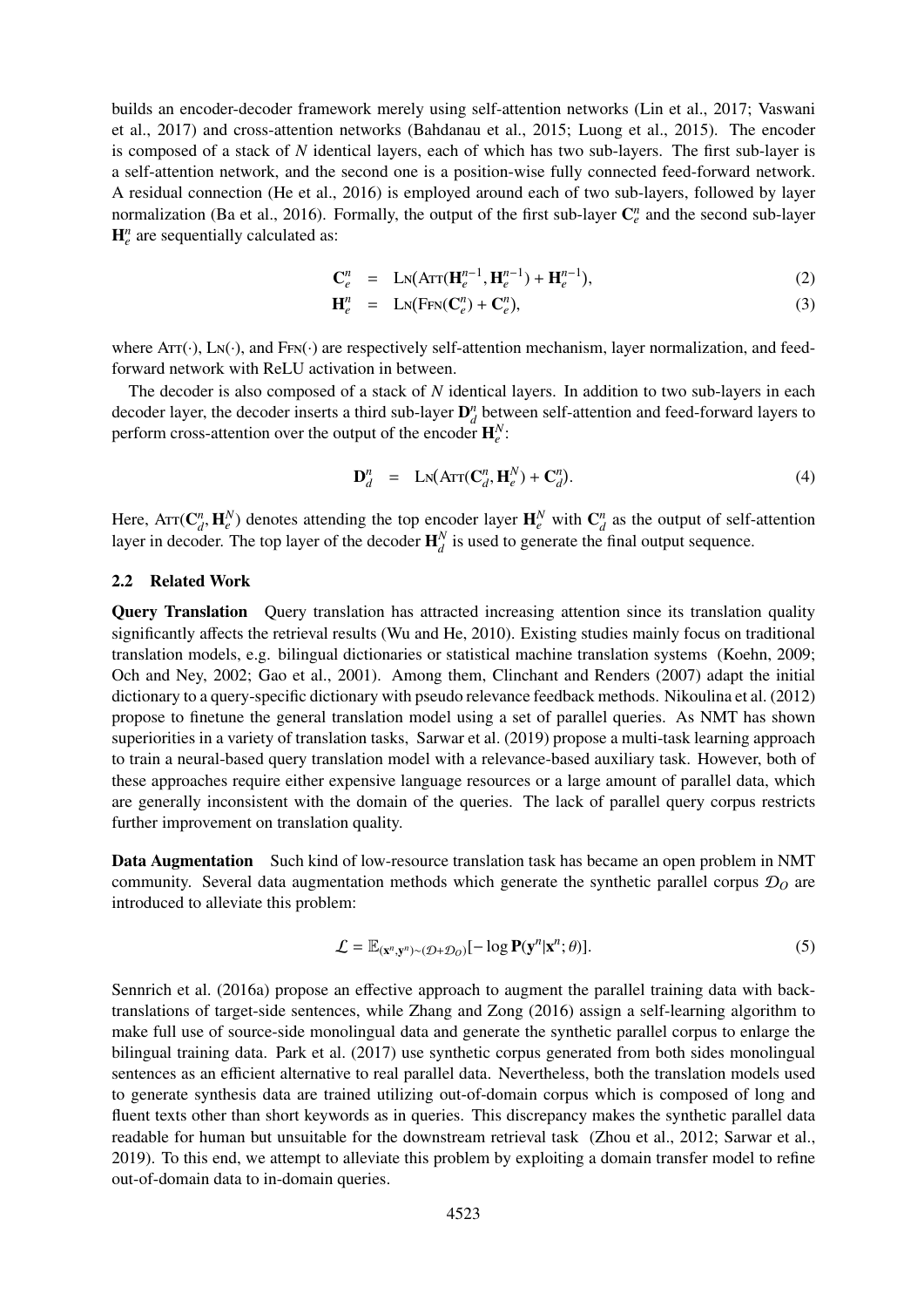**Domain Transfer** There are several studies focus on domain adaption or automatic post-editing (APE) for machine translation. Typically, a widely used method is to train an NMT model on general domain data and subsequently finetune it on the in-domain data (Luong et al., 2015; Britz et al., 2017). However, such kind of approaches are denounced to lead to catastrophic forgetting (Kirkpatrick et al., 2017) and rely on massive training tricks. Considering the APE model, Correia and Martins (2019) recently propose an encoder-to-decoder architecture which is initialized from Bert (Devlin et al., 2019), demonstrating the effectiveness of the pre-trained language model on APE tasks. Despite their success, this series of work directly revises the final translation, which has a potential risk of generating incorrect modifications.

Different to these studies which leveraging training tricks or post-editing, we propose to transfer the synthetic data to in-domain style before the training of final translation system. In this way, the proposed method not only maintains the diversity of samples, avoiding catastrophic forgetting, but also treats the results of APE as training data, weakening the impact of wrong modification cases.



Figure 2: Illustration of the proposed domain transfer based data augmentation method. The black components compose the traditional data augmentation process, while our model (red) revises the synthetic parallel queries  $\mathcal{D}_S$  produced by a general translation system with a domain transfer model. The repaired parallel queries  $\mathcal{D}_R$  are utilized to augment original out-of-domain parallel data  $\mathcal{D}$ .

### 3 Methodology

#### 3.1 Domain Transfer based Data Augmentation

In this section, we described the proposed method. As shown in Figure 2, we extend the traditional data augmentation process with a domain transfer procedure, thus to revise synthetic candidates to searchaware examples. Particularly, the synthetic candidate examples are constructed by translating large-scale source queries into the target language of retrieval documents using a general translation system. The generated candidates are then refined to in-domain queries by a domain transfer model. The repaired parallel queries are utilized to augment original out-of-domain parallel data. Formally, the learning objective of our proposed method is to minimize the following loss function over the merged training corpus built from out-of-domain parallel data  $D$  and the repaired parallel in-domain queries  $D_R$ :

$$
\mathcal{L} = \mathbb{E}_{(\mathbf{x}^n, \mathbf{y}^n) \sim (\mathcal{D} + \mathcal{D}_R)}[-\log \mathbf{P}(\mathbf{y}^n | \mathbf{x}^n; \theta)].
$$
\n(6)

#### 3.2 Domain Transfer Model

Recent studies have proven the effectiveness of pre-trained language models on various NLP tasks. For example, Devlin et al. (2019) propose M-Bert which is built upon the encoder side of Transformer (Equation 2-3), and trained on large-scale multilingual data. As a representative refining model, Correia and Martins (2019) involve two encoders for synthetic sentence pair and one decoder for generation, both of which are initialized by M-Bert. However, such kind of model assigns additional components for sentence draft encoding which lead to complicated model architecture and reduction of processing speed. Besides, the additional cross-attention layers in decoder (Equation 4) extract features from the top encoding layer, which fail to be initialized from M-Bert. Partially inspired by He et al. (2018) who succeed via sharing layer-wise parameters of encoder and decoder in machine translation tasks, we introduce a novel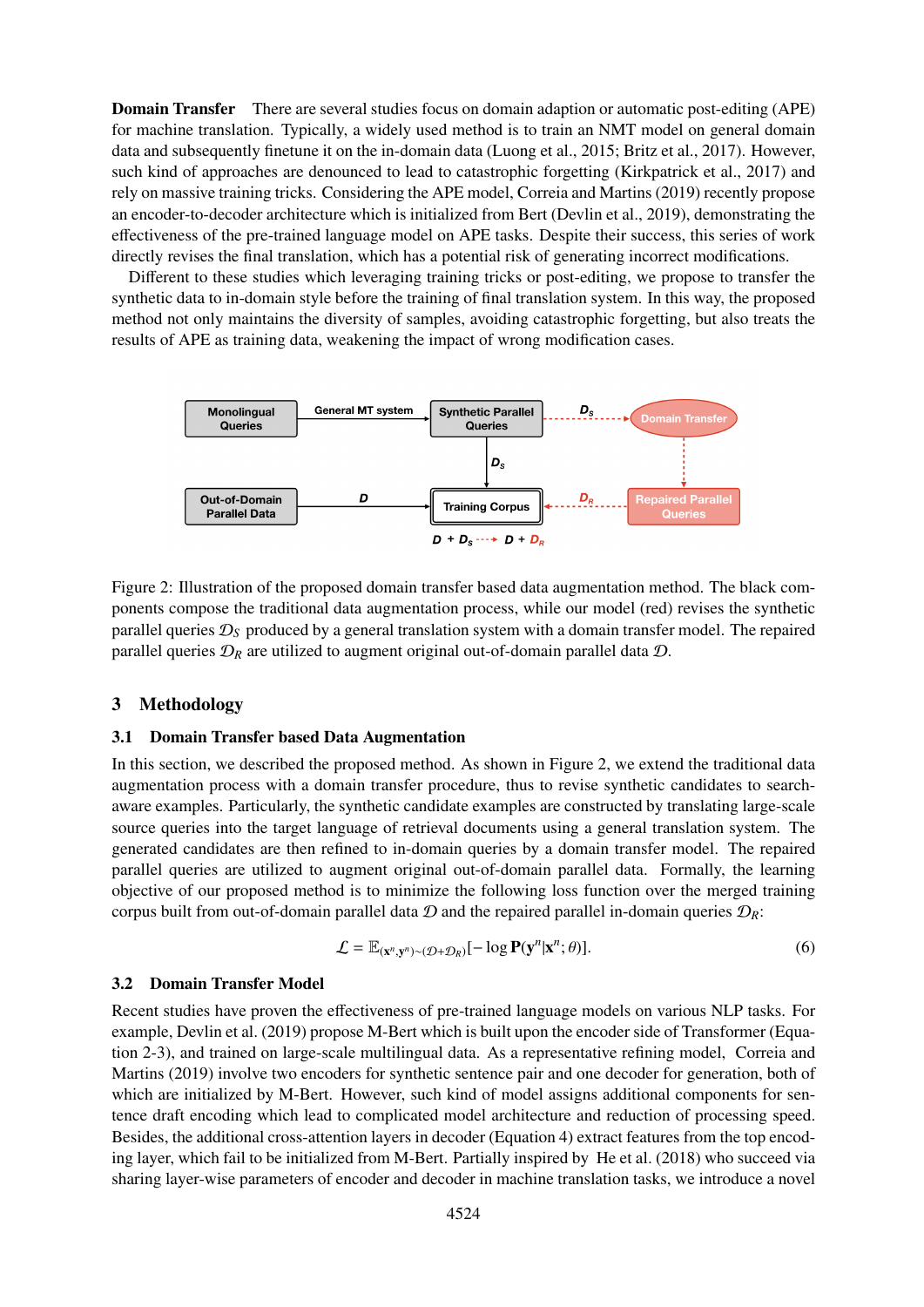domain transfer approach to revise the synthetic parallel queries to in-domain data. As shown in Figure 3, our model unifies components via coordinating and mixing self-attention and cross-attention layers. This offers the model ability to interact features among inputs layer by layer. The proposed architecture conforms to the pre-trained language model, resulting in better initialization from these pre-trained models. In this work, we use M-Bert for initializing the self-attention and mixed-attention parameters. Our architecture contains the following components:

Input Representations Our model accepts three input sources, involving a monolingual query *X*, its translation result *Y'* and ground-truth target *Y*. These sentences are packed together into a single sequence. For a given token, its input representation is constructed by summing the corresponding token, segment, and position embeddings.



Figure 3: Illustration of the proposed domain transfer model architecture. Our model is composed of a stack of *N* identical layers. We employ a mixed-attention and layer coordination to share parameters for different inputs. The type of inputs can be identified by segment embeddings.

**Self-Attention** The representation  $\mathbf{H}_X$  of a monolingual query *X* is paired with the representation  $\mathbf{H}_{Y}$ of its translation result Y<sup>'</sup>. The combined pairs constitutes a new representation  $H_e$  as the input of self-attention network. Similar to traditional Transformer encoder, a position-wise fully connected feedforward network and residual connection are employed, followed by layer normalization. The attention function is modified as:

$$
\mathbf{H}_{e}^{n-1} = \bigcup{\{\mathbf{H}_{X}^{n-1}, \mathbf{H}_{Y}^{n-1}\}},\tag{7}
$$

$$
\mathbf{C}_{e}^{n} = \mathbf{L} \mathbf{N} (\mathbf{A} \mathbf{r} \mathbf{r} (\mathbf{H}_{e}^{n-1}, \mathbf{H}_{e}^{n-1}) + \mathbf{H}_{e}^{n-1}), \tag{8}
$$

where the union operation  $\bigcup$  means combining different types of representations.

**Mixed-Attention** For each target token  $Y_j$ , we merge the self-attention network and cross-attention network of each layer into a unified attention layer called a mixed-attention network. This mixed network breaks the limitation of the scope in each kind of attention networks and allows them to jointly capture features from the representations of the monolingual query *X*, its translation result  $Y'$  as well as previous target tokens  $Y_{\leq j}$ . Contrary to the decoder in Transformer which gets the information from the last layer of the encoder, the proposed model coordinates the layers with same index between source and target. Accordingly, the output of the first sub-layer  $\mathbb{C}_{Y_j}^n$  can be expressed as:

$$
\mathbf{H}_{d}^{n-1} = \bigcup{\{\mathbf{H}_{X}^{n-1}, \mathbf{H}_{Y}^{n-1}, \mathbf{H}_{Y\leq j}^{n-1}\}},\tag{9}
$$

$$
\mathbf{C}_{Y_j}^n = \mathbf{LN}(\mathbf{A} \mathbf{TT}(\mathbf{H}_{Y_j}^{n-1}, \mathbf{H}_d^{n-1}) + \mathbf{H}_{Y_j}^{n-1}), \tag{10}
$$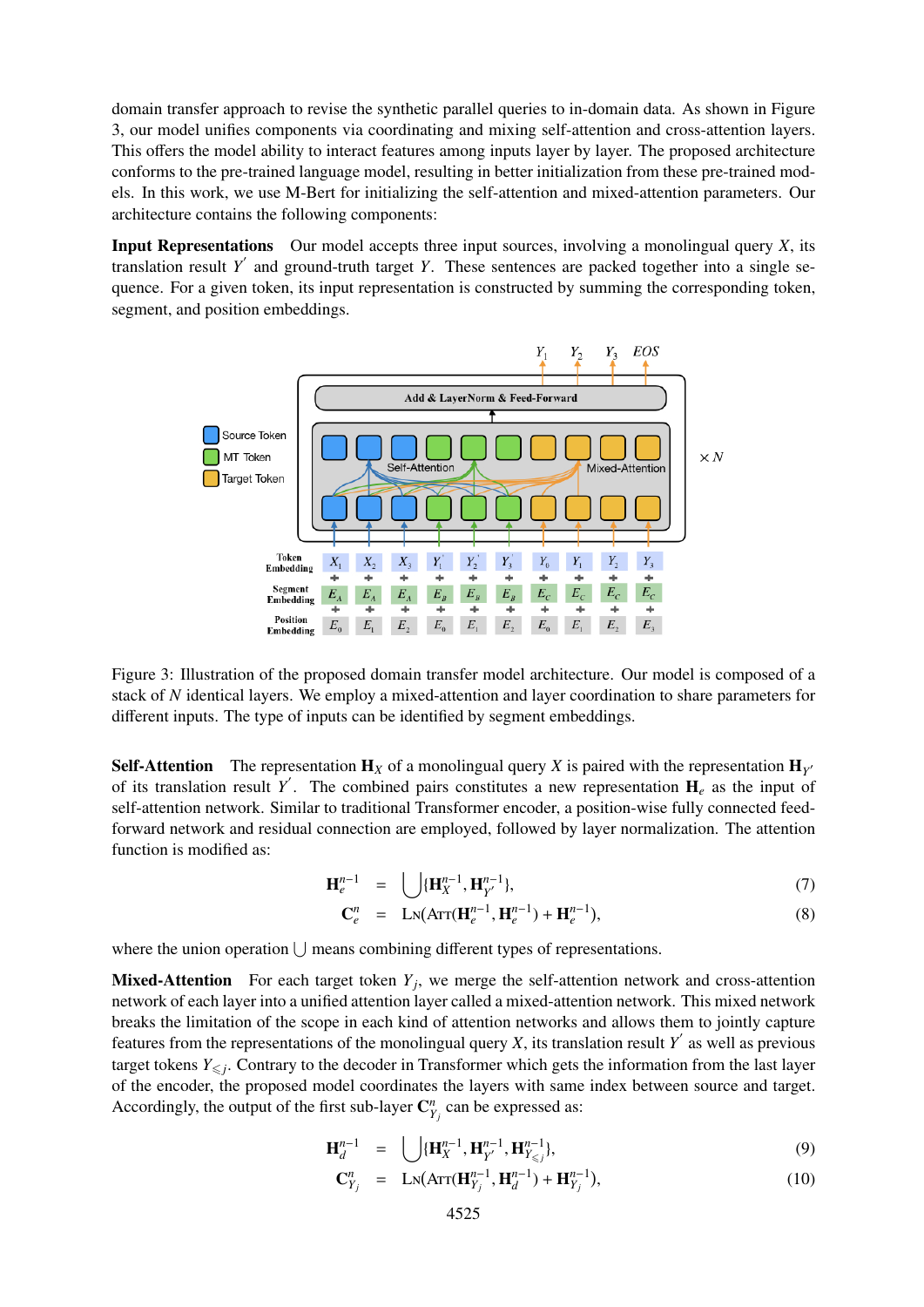where  $\mathbf{H}_{d}^{n-1}$  means combining different types of representations from the monolingual query *X*, its translation result  $Y'$  as well as previous target tokens before position *j*. Note that, self- and mixedattention in the same layer share their parameters.

# 4 Experiments

### 4.1 Datasets

To evaluate the effectiveness of the proposed domain transfer based data augmentation method (DTDA), we conduct experiments on two query translation tasks, including French-English and Spanish-English language pairs. All datasets are tokenized and truecased with the Moses toolkit (Koehn et al., 2007), and splited into sub-word units with a joint BPE model (Sennrich et al., 2016b) with 30K merge operations. The datasets are described as follows:

- Training Dataset for Domain transfer In order to train our domain transfer model, a triple dataset need to be constructed, involving a monolingual search query, its machine translation result and ground-truth target. We build this dataset in two ways. Firstly, similar to Negri et al. (2018), we translate the source side of high-quality bilingual query samples (e.g. French-English) created by human translators and utilize the generated translation results to constitute the triple dataset called "Manual data". Secondly, inspired by Junczys-Dowmunt and Grundkiewicz (2016), we create pseudo training triplets by round-trip translations from only monolingual English queries. These monolingual English queries are randomly extracted from the search log of a real-world E-Commerce website (Aliexpress.com<sup>2</sup>). Then, these queries are translated from English to French/Spanish and next backwards from French/Spanish to English. The intermediate French/Spanish translations are preserved. The monolingual English queries are treated as groundtruth target. In this way, we obtain 27.9M artificial training triplets called "Artificial data" for French-English and Spanish-English tasks respectively as shown in Table 1.
- Training Dataset for Query Translation In addition to involving the corpus for training domain transfer model, we also extract all available parallel sentences from MultiUN dataset (Eisele and Chen, 2010) as our out-of-domain bilingual corpus. The large-scale monolingual queries are obtained from Aliexpress.com, involving 43.1M french queries and 57.3M spanish queries. These queries are translated by a general machine translation system (Google) to form the original synthetic parallel query pairs. These generated data are then revised by our domain transfer model to in-domain parallel query corpus. The details are presented in Table 1.
- Development and Evaluation Dataset We collect 10K French and Spanish search queries from Aliexpress store websites in two countries: Spanish and France, and then manually convert them into English to build parallel query pairs. The data are splited into two equal parts, involving 5K for development and 5K for evaluation. Correspondingly, we translate the source side of above bilingual datasets and then utilize the generated translation results to constitute the triple datasets for our domain transfer model. The detail of development and evaluation data are presented in Table 1. We make them publicly available and contribute to the subsequent researches in the communities of NMT and CLIR.

## 4.2 Baselines

We compare our model **DTDA** against several effective data augmentation methods as follows:

- Transformer: The state-of-the-art NMT model trained on the out-of-domain parallel corpus of MultiUN (Vaswani et al., 2017).
- Forward-Translation: The Transformer model augmented with the forward-translation corpus (Zhang and Zong, 2016).

2https://www.aliexpress.com/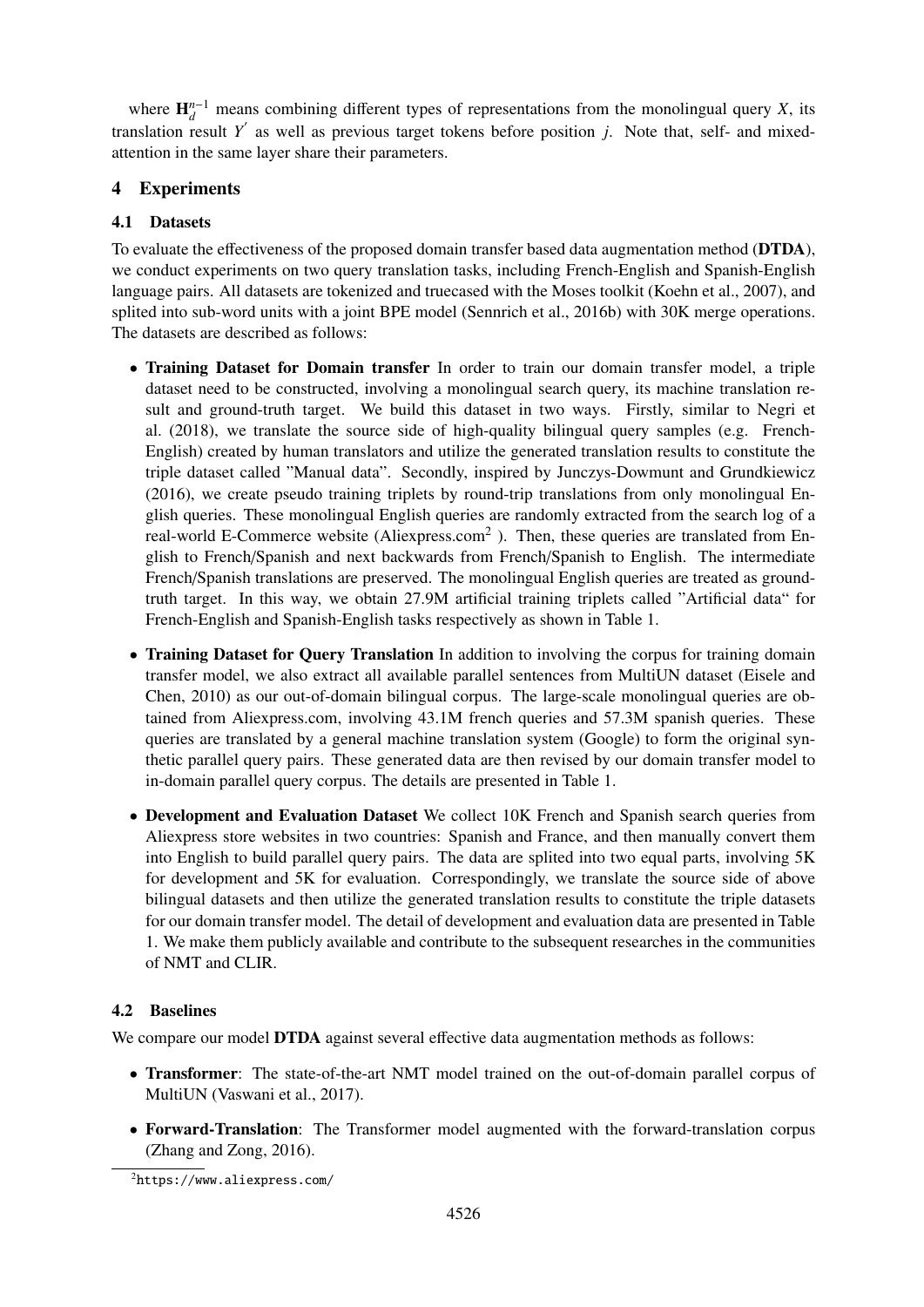| Task  | <b>Training Data</b> |       |       |                                                    |                    |       | Test  |
|-------|----------------------|-------|-------|----------------------------------------------------|--------------------|-------|-------|
|       |                      |       |       | Artificial data Manual data MultiUN Synthetic data | Total              | Dev   |       |
| FR-EN | 27.9M                | 0.06M | 13.2M | 43.1M                                              | 84.26M 5.000 5.000 |       |       |
| ES-EN | 27.9M                | 0.12M | 11.4M | 57.3M                                              | 96.72M             | 5,000 | 5.000 |

Table 1: Statistics of the datasets for domain transfer(DT) and query translation(QT). M: Million of sentences or queries.

| Model                                              | Data         |              | BLEU-4          |                      |       |
|----------------------------------------------------|--------------|--------------|-----------------|----------------------|-------|
|                                                    | <b>ES-EN</b> | <b>FR-EN</b> | <b>ES-EN</b>    | <b>FR-EN</b>         | AVG   |
| Transformer                                        | 11.4M        | 13.2M        | 26.7            | 40.06                | 33.38 |
| Forward-Translation (Zhang and Zong, 2016)         | 96.72M       | 84.26M       | 31.32           | 55.20                | 43.26 |
| Backward-Translation (Sennrich et al., 2016a)      | 96.72M       | 84.26M       | 30.64           | 54.48                | 42.56 |
| Forward & Backward-Translation (Park et al., 2017) | 182M         | 155.3M       | 30.91           | 55.31                | 43.11 |
| Fine-tuning with Forward-Translation Data          | 96.72M       | 84.26M       | 31.83           | 56.17                | 44.00 |
| Automatic Post Editing (Correia and Martins, 2019) | 96.72M       | 84.26M       | 32.92           | 58.45                | 45.69 |
| <b>Our Model (DTDA)</b>                            | 96.72M       | 84.26M       | $34.05^{\circ}$ | $60.23$ <sup>T</sup> | 47.14 |

Table 2: BLEU scores on Spanish-English and French-English query translation tasks. Our DTDA model yields better translation performance on the examined tasks than other effective methods. AVG indicates the average BLEU scores on test sets. † represents our system is significantly better than best comparable system (p<0.01), tested by bootstrap resampling (Koehn, 2004).

- Backward-Translation: The Transformer model reinforced with the backward-translation corpus (Sennrich et al., 2016a).
- Forward- & Backward-Translation: The Transformer model trained with both forward and backward translation corpus (Park et al., 2017).
- Fine-tuning with Forward-Translation Data: The Transformer model fine-tuned with forwardtranslation corpus.
- Automatic Post Editing: The system utilizing APE to directly revise the final translations produced from the above out-of-domain Transformer model (Correia and Martins, 2019).

## 4.3 Implementation Details

- Query Translation: Neural QT model is based upon the Transformer architecture implemented on the open-source toolkit Tensor2Tensor (Vaswani et al., 2018). Adam optimizer (Kingma and Ba, 2015) is applied with an initial learning rate 0.1. The size of hidden dimension and feed-forward layer are set to 512 and 2048 respectively. Encoder and decoder have 6 layers with 8 heads multihead attention. Dropout is 0.1 and batch size involves 4096 tokens. Beam size is 4 for inference. We evaluate query translation tasks with tokenized case-insensitive  $BLEU^3$  (Papineni et al., 2002).
- Domain Transfer: Instead of a random initialization, the self-attention and mixed attention layers is initialized with the weights of the corresponding self-attention layers of Pre-trained M-Bert (Devlin et al., 2019). Similar to M-Bert, our domain transfer model is composed of 12 layers with hidden size 768 and 12 attention heads. The feed-forward layer size is set to 3072. Adam optimizer is

<sup>3</sup>https://github.com/moses-smt/mosesdecoder/blob/master/scripts/generic/multi-bleu.perl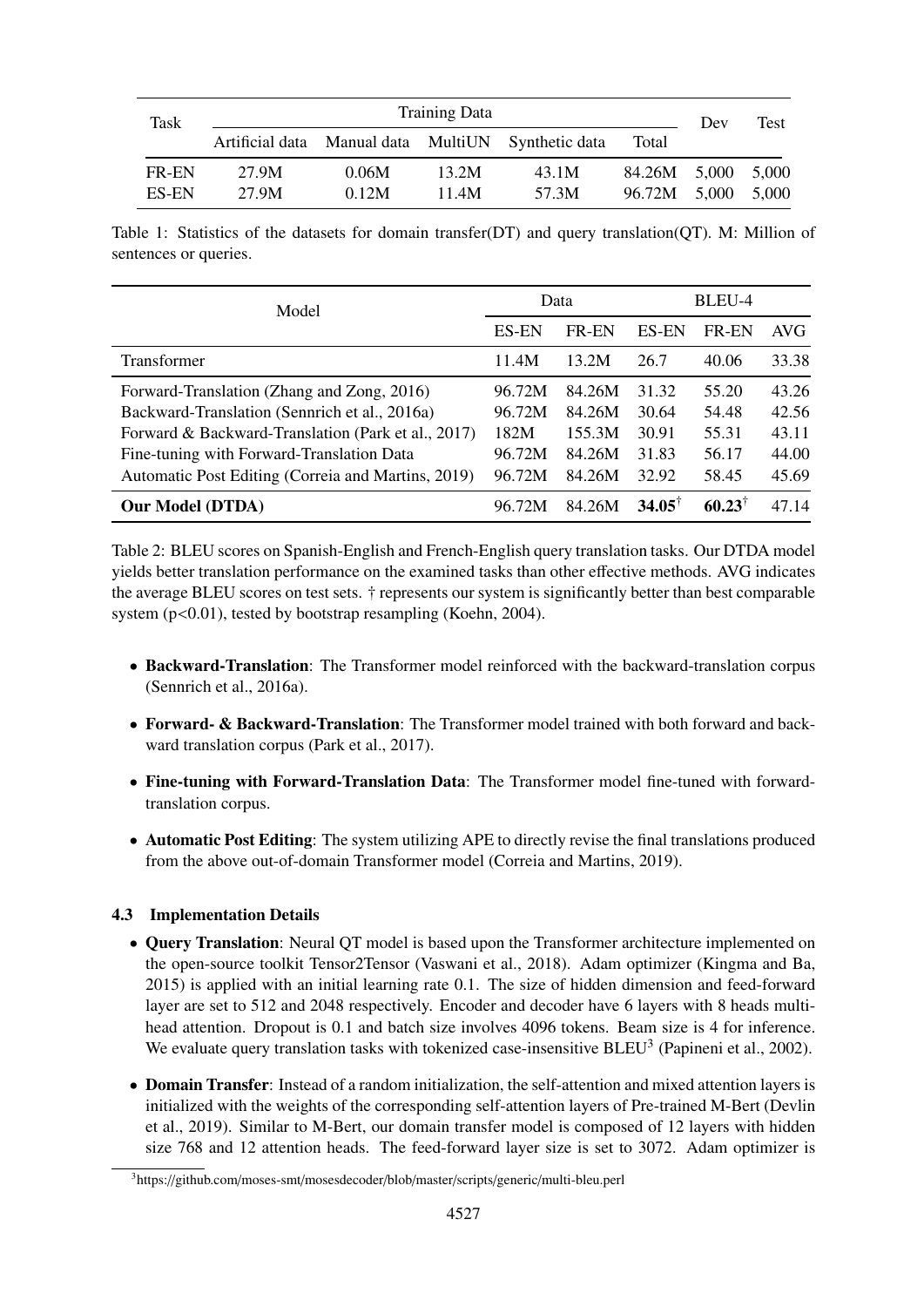| Domain Transfer Model                   | Languages   |       |        | Parameters Tokens/Secs |  |
|-----------------------------------------|-------------|-------|--------|------------------------|--|
|                                         | ES-EN FR-EN |       |        |                        |  |
| Transformer (Correia and Martins, 2019) | 33.62       | 59.59 | 251.9M | 1.60K                  |  |
| Ours                                    | 34.05       | 60.23 | 223.6M | 195K                   |  |

| Table 3: Comparison of our domain transfer model and APE on two language pairs. |  |
|---------------------------------------------------------------------------------|--|
|---------------------------------------------------------------------------------|--|

| Model                                                 | ES-EN                   |                         |                         | FR-EN                   |                         |                         |  |
|-------------------------------------------------------|-------------------------|-------------------------|-------------------------|-------------------------|-------------------------|-------------------------|--|
|                                                       | <b>MAP</b>              | NDCG@10                 | P@10                    |                         | MAP NDCG@10             | P@10                    |  |
| <b>Tranformer</b><br>Forward-Translation<br>Our model | 32.56<br>39.80<br>40.01 | 35.10<br>42.94<br>43.02 | 28.13<br>34.56<br>34.73 | 20.44<br>26.84<br>27.00 | 22.64<br>29.58<br>29.78 | 15.31<br>19.99<br>20.18 |  |

Table 4: Comparison of data augmentation methods on two language pairs with respect to retrieval quality. MAP, NDCG@10 and P@10 are common automatic metrics for evaluating retrieval quality.

applied with a learning rate schedule that increases linearly during the first 5,000 steps until 5 \* 10-5 and has a linear decay afterwards. Batch size involves 2048 tokens.

### 4.4 Results

Table 2 summarizes the BLEU scores of different systems on two tasks. As shown, our model DTDA significantly improves translation quality in terms of BLEU, and obtains the best results that gain 1.45 and 3.88 BLEU points over the systems based upon APE and forward-translation respectively. These results demonstrate the effectiveness of the proposed approach. Overall, our experiments indicate the following three points: 1) the model trained with out-of-domain corpus does not perform well on query translation tasks, and 2) synthetic parallel data generated from in-domain monolingual queries significantly improves the translation quality, and 3) traditional refining methods (e.g. APE) which directly post-edit the final translation results obtain better results than forward-translation or backward-translation method.

# 5 Analysis

In this section, in order to further analyze our proposed model, we explore the effectiveness of several factors, including domain transfer model, retrieval performance and so on. Moreover, we show qualitative analysis on query translation to better understand the advantage of our model.

### 5.1 Effectiveness of Our Domain Transfer Model

To further investigate the effect of domain transfer model, we compare our proposed model with the popular refining method APE. Different from traditional APE which directly post-edits the final translation result, we utilize the APE to repair the translation corpus and unify the repaired data with out-of-domain corpus for training. As depicted in Table 3, our domain transfer model achieves better translation results with fewer parameters and faster decoding speed.

### 5.2 Retrieval Performance

We conduct experiments to evaluate whether our proposed DTDA model can improve the retrieval quality of downstream CLIR task. We randomly collected 1k Spanish and French queries from our search log and translated them into English by different translation models. Then, the generated translation results are utilized to retrieve relevant English titles of items from our E-Commerce website. The final retrieval results are scored and manually checked by five bilingual experts. For each query-title pair are labeled by 3 different levels of relevance: bad, good and excellent. MAP, NDCG@10 and P@10 are used as automatic metrics for evaluating retrieval quality. As shown in Table 4, the experimental results show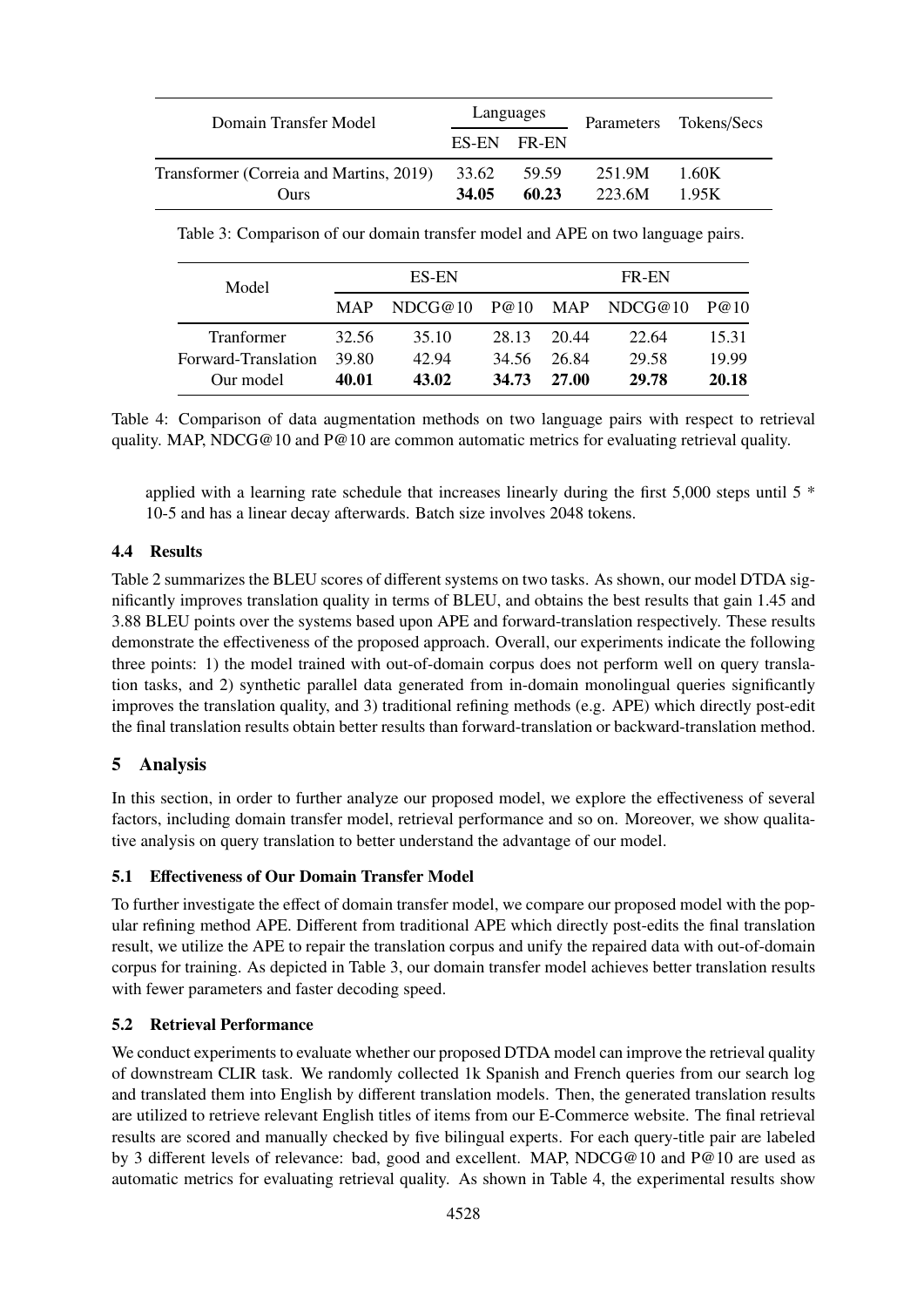| English                       | French                      |
|-------------------------------|-----------------------------|
| Mobile Phone Cases & Covers   | <b>Dresses</b>              |
| <b>T-Shirts</b>               | Mobile Phone Cases & Covers |
| <b>Car Stickers</b>           | <b>T-Shirts</b>             |
| Action & Toy Figures          | <b>Car Stickers</b>         |
| <b>Dresses</b>                | <b>Wall Stickers</b>        |
| Covers & Ornamental Mouldings | Necklace                    |

Table 5: Illustration of top 6 categories of English and French search queries.

| Query(Language)          | Forward-translation(FR-EN) | Backward-translation(EN-FR) |
|--------------------------|----------------------------|-----------------------------|
| xiomi lumière maison(FR) | xiaomi house light         |                             |
| xiomi house light(EN)    |                            | xiaomi maison lumière       |

Table 6: Case of misspellings of English and French search queries in E-Commerce search.

that our model achieves significant improvements over the forward-translation based data augmentation method. The results demonstrate that our proposed model not only improves the translation quality of queries, but also promotes the retrieval quality of final CLIR task.

### 5.3 Forward Translation vs. Backward Translation

To answer why our model employ forward-translation rather than the backward-translation for data augmentation, we investigate the category distribution of different languages in a real-world E-Commerce search engine. As shown in Table 5, the users with different native languages have diverse preferences and potential biases on different categories. Besides, noises such as misspelling are common phenomena in queries. We use Google Spelling Correction Tool to analyze the search queries, and find that more than 20% of English queries are misspelled. Serving these queries as the target training sentence forces query translation model to generate worse translations. The domain transfer model to some extent offers the ability on spelling correction. As illustrated in Table 6, we provide the case of misspellings in French and English in E-Commerce search, and forward-translation and backward-translation provided by our teacher translation model. Taking the backward-translation as the training example may lead the translation system to learn the spelling mistakes of English users (such as "xiomi"), and the forward translation corpus can alleviate such mistakes. Table 2 also shows that the forward-translation method are superior to backward-translation one.

### 5.4 Qualitative Analysis

We represent the translated results from baselines and our model to explore how our approach ameliorates translation quality. According to Case 1 in Table 7, the french query "talons compense" is translated to "heels offsets" by Transformer and Forward-Translation system, which fail to understand the correct meaning under the context of information retrieval. Our model leverages the domain transferred indomain queries effectively and figures out the exact meaning of "compense" . With respect to Case 2, the french query "veja chaussur" is failed to be translated to "doka shoes" by APE and our domain transfer model. Our final DTDA model can correctly translate the word "veja" because our method alleviates the modification errors with the union of the repaired data with out-of-domain corpus for training.

### 5.5 Universality of The Proposed Method

In addition, we further examine the proposed method on two widely used domain translation tasks, i.e., English-German Law and Subtitles. We follow the common experimental setting in Aharoni and Goldberg (2020). Experimental results are concluded in Table 8. For data augmentation, we extract in-domain monolingual data following Tiedemann (2012). Obviously, the domain transfer based data augmentation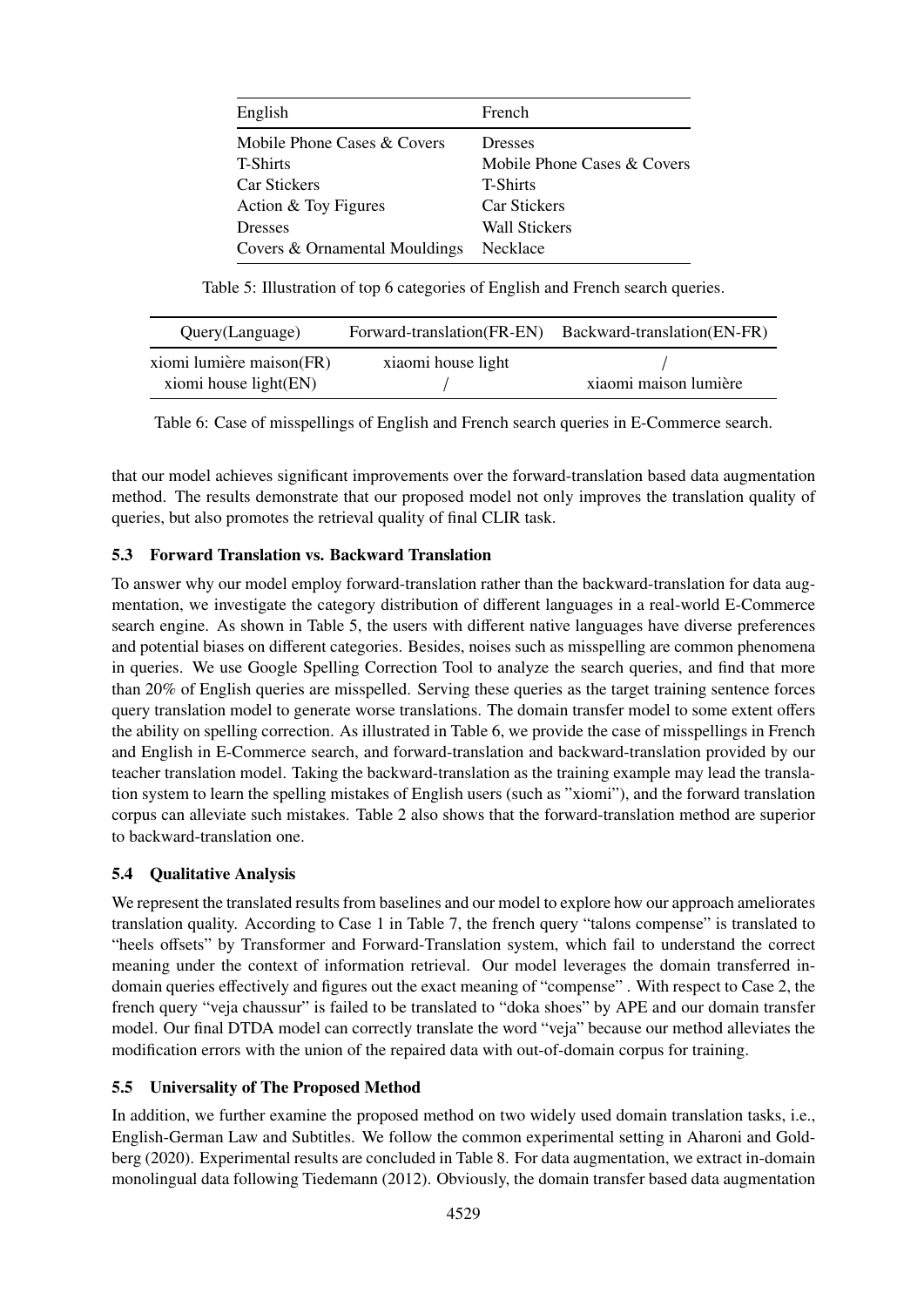|                               | Case1           | Case2         |
|-------------------------------|-----------------|---------------|
| Source                        | talons compense | veja chaussur |
| Reference                     | wedge heels     | veja shoes    |
| Transformer                   | heels offsets   | veja shoes    |
| Forward-Translation           | heels offsets   | veja shoes    |
| <b>Automatic Post Editing</b> | wedge heels     | doka shoes    |
| <b>Our Model (DTDA)</b>       | wedge heels     | veja shoes    |

Table 7: Case study on French-English translation results produced by different methods.

| Model                                      |       | Train Data       | BLEU-4               |                  |       |
|--------------------------------------------|-------|------------------|----------------------|------------------|-------|
|                                            | Law   | <b>Subtitles</b> | Law                  | <b>Subtitles</b> | AVG   |
| <b>Transformer</b>                         | 0.47M | 0.5M             | 41.34                | 24.37            | 32.86 |
| Forward-Translation (Zhang and Zong, 2016) | 2.39M | 5.5M             | 42.58                | 24.95            | 33.77 |
| <b>Our Model (DTDA)</b>                    | 2.39M | 5.5M             | $43.24$ <sup>T</sup> | $25.6^{\dagger}$ | 34.42 |

Table 8: BLEU scores on English-German Law and Subtitles domain adaptation tasks. Our model yields better translation performance on the examined tasks than other effective methods.

approach surpass the others, demonstrating the universal-effectiveness of the propose method.

## 6 Conclusion

In this paper, we propose a novel data augmentation method based on domain transfer to improve neural QT system. Our contributions are mainly in:

- In order to address the problem of low-resource and alleviate the domain bias in synthetic data, we propose to revise the general domain pseudo training data into search-aware query pairs with a refinement procedure. To the best of our knowledge, this is the first study that employ domain transfer into data augmentation process;
- We design a novel translation domain transfer model, which adopts layer coordination and mixedattention mechanism, to speed up the processing and sufficiently exploit the parameters in a pretrained cross-lingual language model;
- We collect two QT tests and make them publicly available, which may contribute to the subsequent researches in the communities of NMT and CLIR;
- Our approach finally outperforms strong Transformer baseline around 8 BLEU on Spanish-to-English QT task and over 20 BLEU on French-to-English QT task. Moreover, our experimental results demonstrate that the proposed method benefits to not only QT tasks but also other domain adaptation translation tasks.

Several interesting improvements can be studied to further strengthen the quality of query translation. For example, it is interesting to exploit the user behavior in search log to extract high-quality translation candidates (Rubino, 2020; Yao et al., 2020). Another promising direction is to combine with other advanced techniques in NMT context (Li et al., 2020; Yang et al., 2020; Wan et al., 2020; Zhou et al., 2020) to further improve the performance of query translation.

## Acknowledgements

This work was supported by National Key R&D Program of China (2018YFB1403202). We thank all the anonymous reviewers for their insightful comments.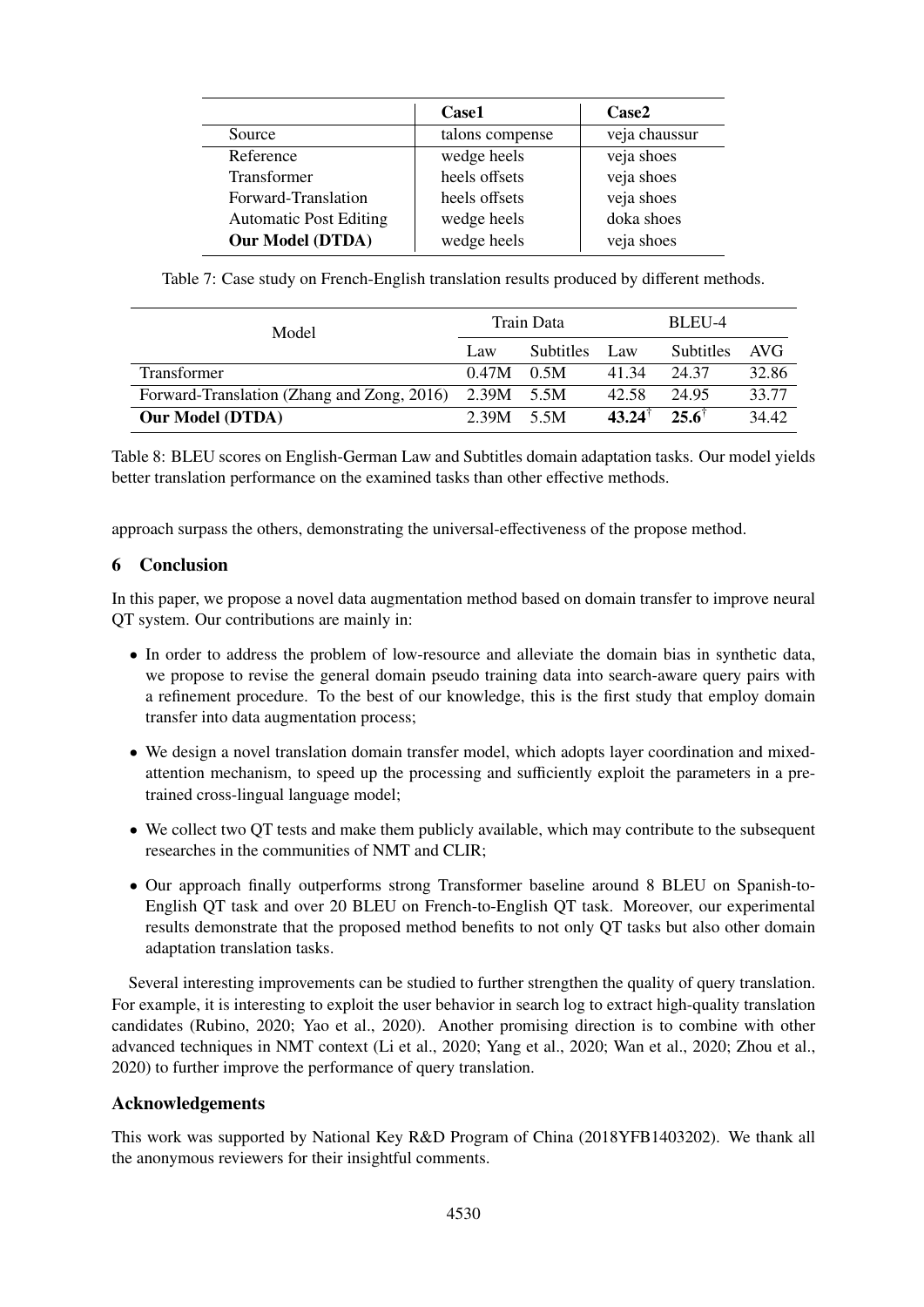#### References

- Roee Aharoni and Yoav Goldberg. 2020. Unsupervised domain clusters in pretrained language models. In *Proceedings of the 58th Annual Meeting of the Association for Computational Linguistics, ACL 2020*.
- Jimmy Lei Ba, Jamie Ryan Kiros, and Geoffrey E Hinton. 2016. Layer normalization. *arXiv preprint arXiv:1607.06450*.
- Dzmitry Bahdanau, Kyunghyun Cho, and Yoshua Bengio. 2015. Neural machine translation by jointly learning to align and translate. In Yoshua Bengio and Yann LeCun, editors, *3rd International Conference on Learning Representations, ICLR 2015*.
- Tianchi Bi, Liang Yao, Baosong Yang, and Haibo Zhang. 2020. Constraint Translation Candidates: A Bridge between Neural Query Translation and Cross-lingual Information Retrieval. In *SIGIR eCom'20*.
- Denny Britz, Anna Goldie, Minh-Thang Luong, and Quoc Le. 2017. Massive exploration of neural machine translation architectures. In *Proceedings of the 2017 Conference on Empirical Methods in Natural Language Processing, EMNLP 2017*.
- Stéphane Clinchant and Jean-Michel Renders. 2007. Query translation through dictionary adaptation. In *Advances in Multilingual and Multimodal Information Retrieval, 8th Workshop of the Cross-Language Evaluation Forum, CLEF 2007*.
- Gonçalo M. Correia and André F. T. Martins. 2019. A simple and effective approach to automatic post-editing with transfer learning. In *Proceedings of the 57th Conference of the Association for Computational Linguistics, ACL 2019*.
- Jacob Devlin, Ming-Wei Chang, Kenton Lee, and Kristina Toutanova. 2019. BERT: pre-training of deep bidirectional transformers for language understanding. In *Proceedings of the 2019 Conference of the North American Chapter of the Association for Computational Linguistics: Human Language Technologies, NAACL-HLT 2019*.
- Andreas Eisele and Yu Chen. 2010. Multiun: A multilingual corpus from united nation documents. In *Proceedings of the International Conference on Language Resources and Evaluation, LREC 2010*.
- Jianfeng Gao, Endong Xun, Ming Zhou, Changning Huang, Jian-Yun Nie, and Jian Zhang. 2001. Improving query translation for cross-language information retrieval using statistical models. In *Proceedings of the 24th Annual International ACM SIGIR Conference on Research and Development in Information Retrieval, SIGIR 2001*.
- Jonas Gehring, Michael Auli, David Grangier, Denis Yarats, and Yann N. Dauphin. 2017. Convolutional sequence to sequence learning. In *Proceedings of the 34th International Conference on Machine Learning, ICML 2017*.
- Hany Hassan, Anthony Aue, Chang Chen, Vishal Chowdhary, Jonathan Clark, Christian Federmann, Xuedong Huang, Marcin Junczys-Dowmunt, William Lewis, Mu Li, et al. 2018. Achieving Human Parity on Automatic Chinese to English News Translation. *arXiv preprint arXiv:1803.05567*.
- Kaiming He, Xiangyu Zhang, Shaoqing Ren, and Jian Sun. 2016. Deep residual learning for image recognition. In *2016 IEEE Conference on Computer Vision and Pattern Recognition, CVPR 2016*.
- Tianyu He, Xu Tan, Yingce Xia, Di He, Tao Qin, Zhibo Chen, and Tie-Yan Liu. 2018. Layer-wise coordination between encoder and decoder for neural machine translation. In *Advances in Neural Information Processing Systems 31: Annual Conference on Neural Information Processing Systems 2018, NeurIPS 2018*.
- Marcin Junczys-Dowmunt and Roman Grundkiewicz. 2016. Log-linear combinations of monolingual and bilingual neural machine translation models for automatic post-editing. In *Proceedings of the First Conference on Machine Translation, WMT 2016, colocated with ACL 2016*.
- Diederik P. Kingma and Jimmy Ba. 2015. Adam: A method for stochastic optimization. In Yoshua Bengio and Yann LeCun, editors, *3rd International Conference on Learning Representations, ICLR 2015*.
- James Kirkpatrick, Razvan Pascanu, Neil Rabinowitz, Joel Veness, Guillaume Desjardins, Andrei A Rusu, Kieran Milan, John Quan, Tiago Ramalho, Agnieszka Grabska-Barwinska, et al. 2017. Overcoming catastrophic forgetting in neural networks. *Proceedings of the national academy of sciences*, 114(13):3521–3526.
- Philipp Koehn, Hieu Hoang, Alexandra Birch, Chris Callison-Burch, Marcello Federico, Nicola Bertoldi, Brooke Cowan, Wade Shen, Christine Moran, Richard Zens, Chris Dyer, Ondrej Bojar, Alexandra Constantin, and Evan Herbst. 2007. Moses: Open source toolkit for statistical machine translation. In *Proceedings of the 45th Annual Meeting of the Association for Computational Linguistics,ACL 2007*.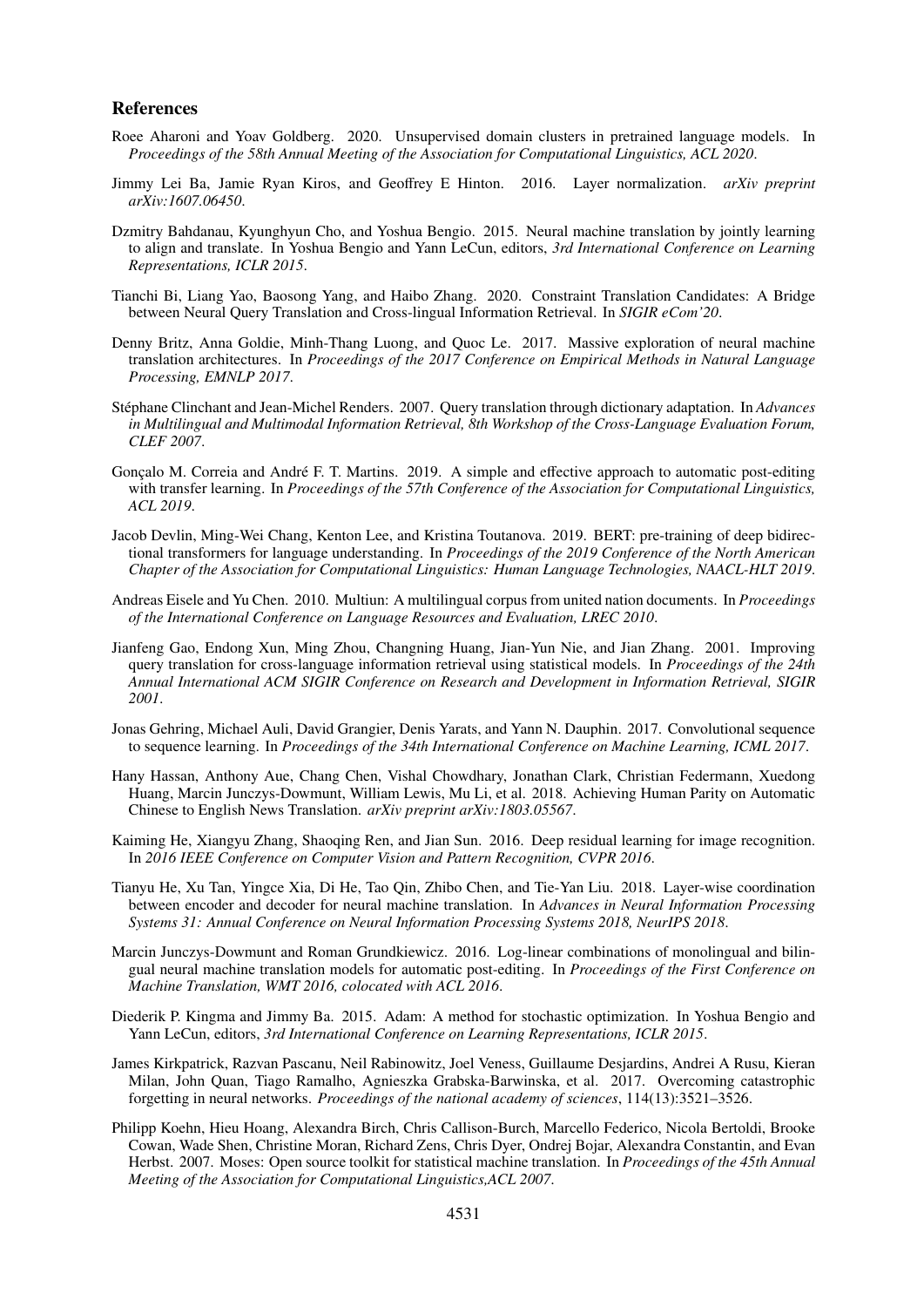- Philipp Koehn. 2004. Statistical significance tests for machine translation evaluation. In *Proceedings of the 2004 Conference on Empirical Methods in Natural Language Processing , EMNLP 2004*.
- Philipp Koehn. 2009. *Statistical machine translation*. Cambridge University Press.
- Jian Li, Xing Wang, Baosong Yang, Shuming Shi, Michael R. Lyu, and Zhaopeng Tu. 2020. Neuron interaction based representation composition for neural machine translation. In *The Thirty-Fourth AAAI Conference on Artificial Intelligence, AAAI 2020*.
- Zhouhan Lin, Minwei Feng, Cícero Nogueira dos Santos, Mo Yu, Bing Xiang, Bowen Zhou, and Yoshua Bengio. 2017. A structured self-attentive sentence embedding. In *5th International Conference on Learning Representations, ICLR 2017*.
- Thang Luong, Hieu Pham, and Christopher D. Manning. 2015. Effective approaches to attention-based neural machine translation. In *Proceedings of the 2015 Conference on Empirical Methods in Natural Language Processing, EMNLP 2015*.
- Matteo Negri, Marco Turchi, Rajen Chatterjee, and Nicola Bertoldi. 2018. ESCAPE: a large-scale synthetic corpus for automatic post-editing. In *Proceedings of the Eleventh International Conference on Language Resources and Evaluation, LREC 2018*.
- Vassilina Nikoulina, Bogomil Kovachev, Nikolaos Lagos, and Christof Monz. 2012. Adaptation of statistical machine translation model for cross-lingual information retrieval in a service context. In *13th Conference of the European Chapter of the Association for Computational Linguistics, EACL 2012*.
- Franz Josef Och and Hermann Ney. 2002. Discriminative training and maximum entropy models for statistical machine translation. In *Proceedings of the 40th Annual Meeting of the Association for Computational Linguistics, ACL 2002*.
- Myle Ott, Sergey Edunov, David Grangier, and Michael Auli. 2018. Scaling neural machine translation. In *Proceedings of the Third Conference on Machine Translation: Research Papers, WMT 2018*.
- Kishore Papineni, Salim Roukos, Todd Ward, and Wei-Jing Zhu. 2002. Bleu: a method for automatic evaluation of machine translation. In *Proceedings of the 40th Annual Meeting of the Association for Computational Linguistics, ACL 2002*.
- Jaehong Park, Jongyoon Song, and Sungroh Yoon. 2017. Building a neural machine translation system using only synthetic parallel data. *arXiv preprint arXiv:1704.00253*.
- Martin Popel and Ondřej Bojar. 2018. Training Tips for the Transformer Model. *The Prague Bulletin of Mathematical Linguistics*, 110(1):43–70.
- Carl Rubino. 2020. The effect of linguistic parameters in clir performance. In *Proceedings of the workshop on Cross-Language Search and Summarization of Text and Speech CLSSTS 2020*.
- Sheikh Muhammad Sarwar, Hamed R. Bonab, and James Allan. 2019. A multi-task architecture on relevancebased neural query translation. In *Proceedings of the 57th Conference of the Association for Computational Linguistics, ACL 2019*.
- Rico Sennrich, Barry Haddow, and Alexandra Birch. 2016a. Improving neural machine translation models with monolingual data. In *Proceedings of the 54th Annual Meeting of the Association for Computational Linguistics, ACL 2016*.
- Rico Sennrich, Barry Haddow, and Alexandra Birch. 2016b. Neural machine translation of rare words with subword units. In *Proceedings of the 54th Annual Meeting of the Association for Computational Linguistics, ACL 2016*.
- Vijay Sharma and Namita Mittal. 2019. Refined stop-words and morphological variants solutions applied to hindi-english cross-lingual information retrieval. *J. Intell. Fuzzy Syst.*, 36(3):2219–2227.
- Ilya Sutskever, Oriol Vinyals, and Quoc V. Le. 2017. Sequence to sequence learning with neural networks. In *Advances in Neural Information Processing Systems 27: Annual Conference on Neural Information Processing Systems 2014, NIPS 2014*.
- Jörg Tiedemann. 2012. Parallel data, tools and interfaces in OPUS. In *Proceedings of the Eighth International Conference on Language Resources and Evaluation, LREC 2012*.